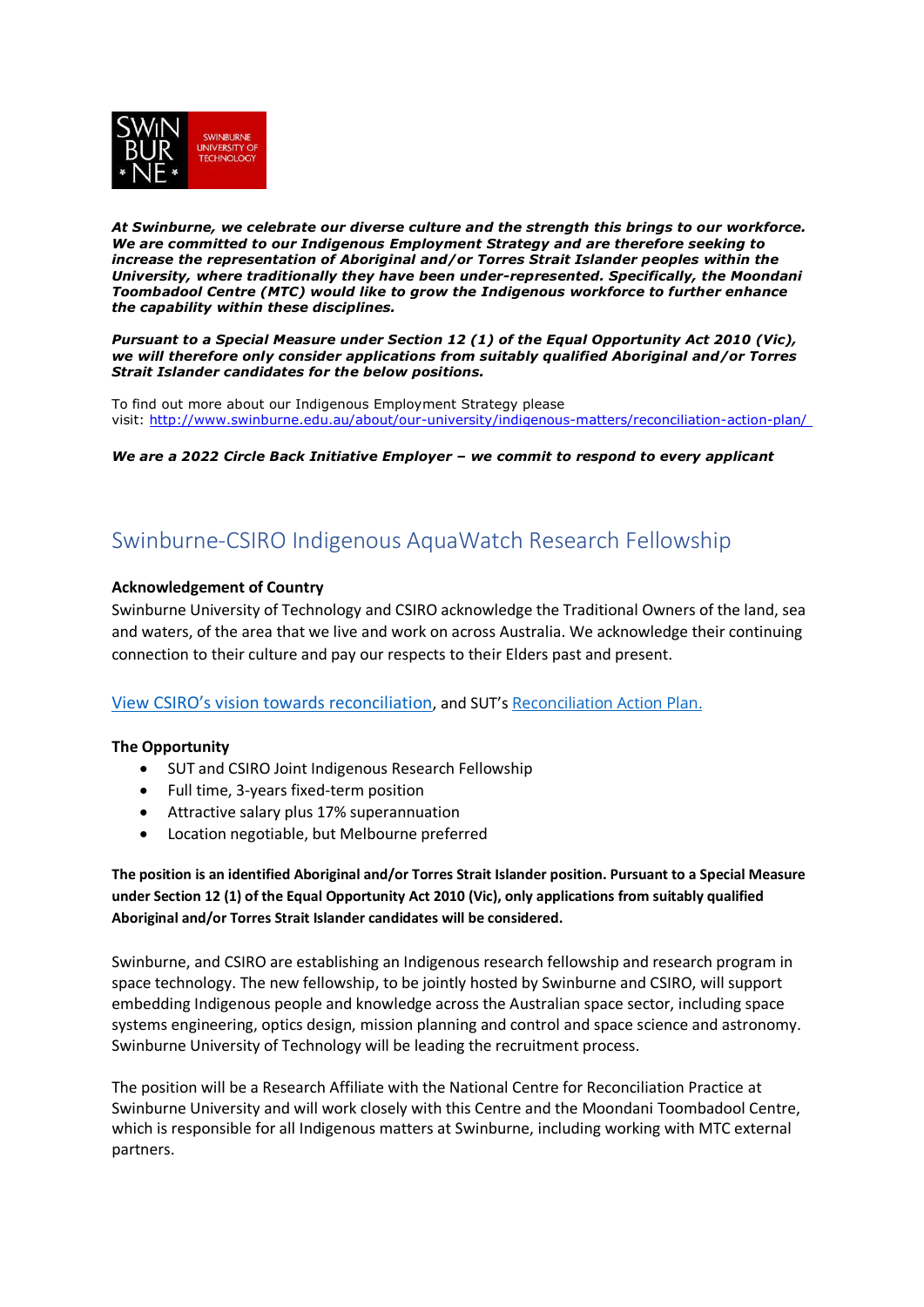This position will be aligned to CSIRO's AquaWatch Australia Mission

[\(https://www.csiro.au/en/about/challenges-missions/AquaWatch\)](https://www.csiro.au/en/about/challenges-missions/AquaWatch) which is a large, significant and geographically distributed Australian-led collaborative project with international impact. AquaWatch Australia aims to build ground-to-space infrastructure solutions to provide routine, continental-scale monitoring of water quality across Australia and internationally, including all major rivers, reservoirs, estuaries and coastal zones. AquaWatch Australia recognises the enormous contribution that Indigenous communities can make to improving our understanding of the dynamics and sustainability of Australian land and water ecosystems.

Your duties will include:

- 1. Contribute to the research activities and output of both Swinburne and CSIRO, both individually and as part of teams,
- 2. Supervise post graduate research projects and PhDs.
- 3. Develop and maintain professional and industry contacts that assist in the advancement of Swinburne and CSIRO objectives, and
- 4. Contribute to the development of initiatives in the Institutes.

**Locations:** The primary location will be the Hawthorn campus of Swinburne University of Technology and/or a CSIRO site preferably in Melbourne, though other locations may be considered **Salary:** \$100,719 (pro-rata for part-time) + 17% superannuation

**Tenure:** Specified term of 3 years **Reference:** 0622\_05/22\_RTR

# **To be considered you will need:**

- Demonstrated experience working with Aboriginal and Torres Strait Islander communities and organisations
- Proven capacity to complete advanced writing and analysis tasks, including research publications in high quality journals
- Evidence of success or clear potential in graduate student supervision
- Proven ability to communicate research results effectively in academic, policy and/or industry forums as relevant, and
- Excellent time management and working to deadlines

# **Qualifications**

- An earned doctoral qualification in a field related to the position or equivalent experiences.
- Proven research experience in a field related to the position

# **Eligibility**

Swinburne University is committed to our Indigenous Employment Strategy and are seeking to increase the representation of Aboriginal and/or Torres Strait Islander peoples within the University, where traditionally they have been under-represented. Specifically, Swinburne Research would like to grow the Indigenous workforce to further enhance the capability within these disciplines.

CSIRO considers the filling of this position to constitute a special/equal opportunity/affirmative measure under section 8(1) of the Racial Discrimination Act 1975 (Cth). The position is therefore only open to Aboriginal and/or Torres Strait Islander people with Australian Citizenship. The successful applicant will be required to provide evidence to confirm that they are an Aboriginal and/or Torres Strait Islander person.

**The successful applicant will be required to obtain and provide a National Police Check and is required to provide contact details of at least one Aboriginal and/or Torres Strait Islander Cultural**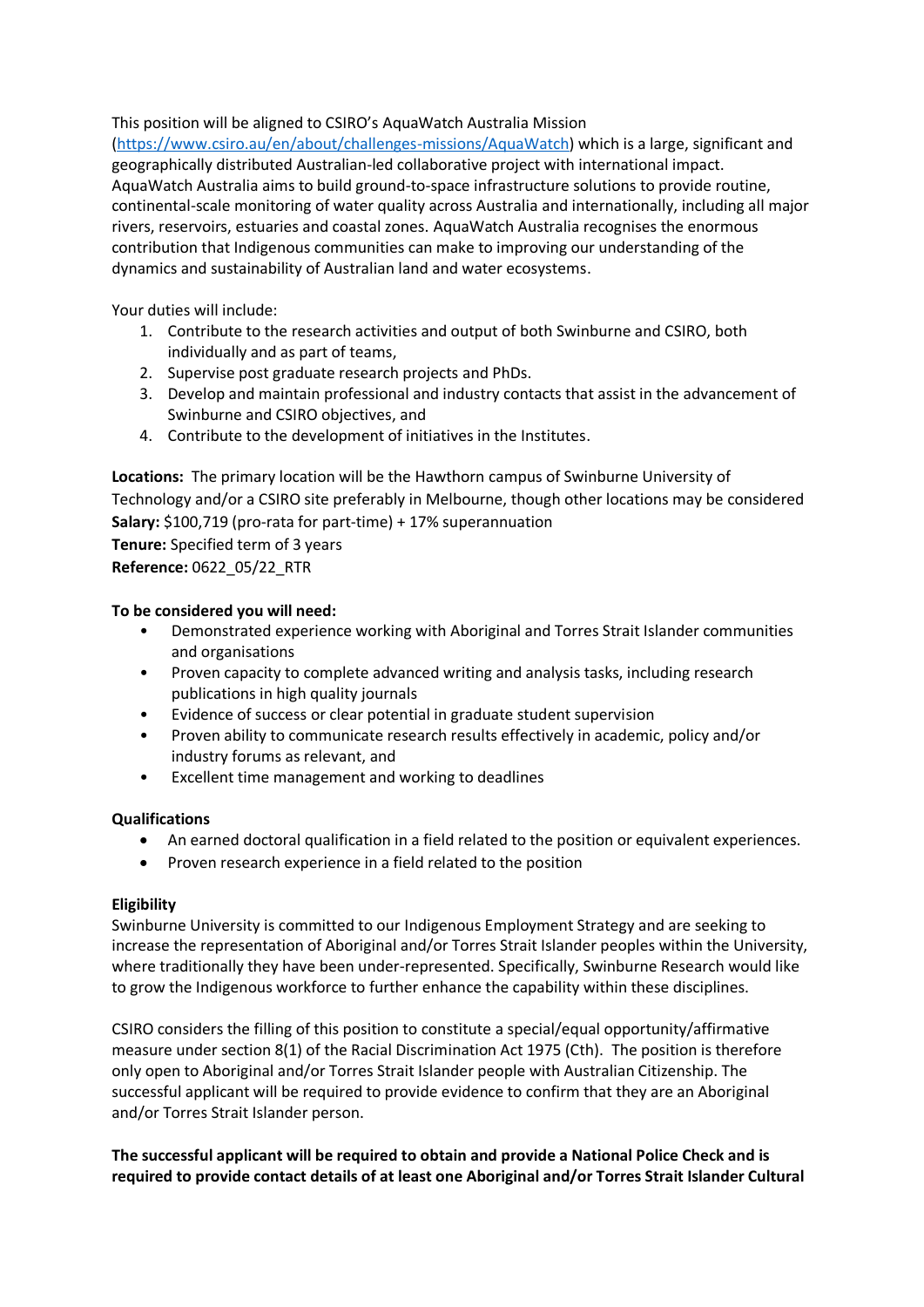**Referee to confirm their ability to work and communicate respectfully with Aboriginal and/or Torres Strait Islander peoples. Appointment to this role may be subject to other security/medical/character requirements.**

# **Flexible Working Arrangements**

Swinburne and CSIRO offer flexible working options, leave and parenting/carer policies to support work life balance.

#### **Diversity and Inclusion**

Both Swinburne and CSIRO are large and culturally diverse organisations that are proud of our commitment to equity and inclusion. Swinburne and CSIRO are working hard to recruit people representing the diversity across our society, and ensure that all our people feel supported to do their best work and feel empowered to let their ideas flourish.

To find out more about Swinburne's Diversity and Inclusion strategy visit <https://www.swinburne.edu.au/about/strategy-initiatives/equity-diversity/> To find out more about CSIRO's Diversity and Inclusion strategy visit: <https://www.csiro.au/en/about/Policies/Diversity-strategy>

# **About CSIRO**

CSIRO is Australia's national science agency, and we solve the greatest challenges through innovative science and technology. We put the safety and wellbeing of our people above all else and earn trust everywhere because we only deal in facts. We collaborate widely and generously and deliver solutions with real impact. Join us and start creating tomorrow today!

#### **About Swinburne University of Technology**

Swinburne Horizon 2025 draws upon our understanding of future challenges. With this new strategic plan, we choose to build Swinburne as the prototype of a new and different university – one that is truly of Technology, of Innovation and of Entrepreneurship, and proud of it.

Swinburne is strongly committed to reconciliation, our [Reconciliation Action Plan](http://www.swinburne.edu.au/about/our-unRiversity/indigenous-matters/reconciliation-action-plan/) and our priorities of Aboriginal and Torres Strait Islander Knowledges, Cultural Safety, and Aboriginal and Torres Strait Islander Self-determination.

#### **How to apply**

Please submit your CV and cover letter addressing why you believe you suitable for this position. For further information about this role and to review the position description; please click 'apply' or click onto it at the bottom of the advert.

Please Note: Appointment to this position is subject to passing a National Police Check and Working with Children Check.

If you are experiencing technical difficulties with your application, please contact the Swinburne Talent Acquisition Team on [staffrecruitment@swin.edu.au](file://///ds.swin.edu.au/staff/group/Dept/HR/3.%20ORGANISATIONAL%20DEVELOPMENT/3.3%20Recruitment/Advertising/2022/Research/staffrecruitment@swin.edu.au)

# **Applications Close: Sunday, 31st July 2022 at 5pm.**

#### **Diversity and Inclusion**

We welcome and strongly encourage applications from Aboriginal and Torres Strait Islander people, for any support please contact our Aboriginal Employment Coordinator at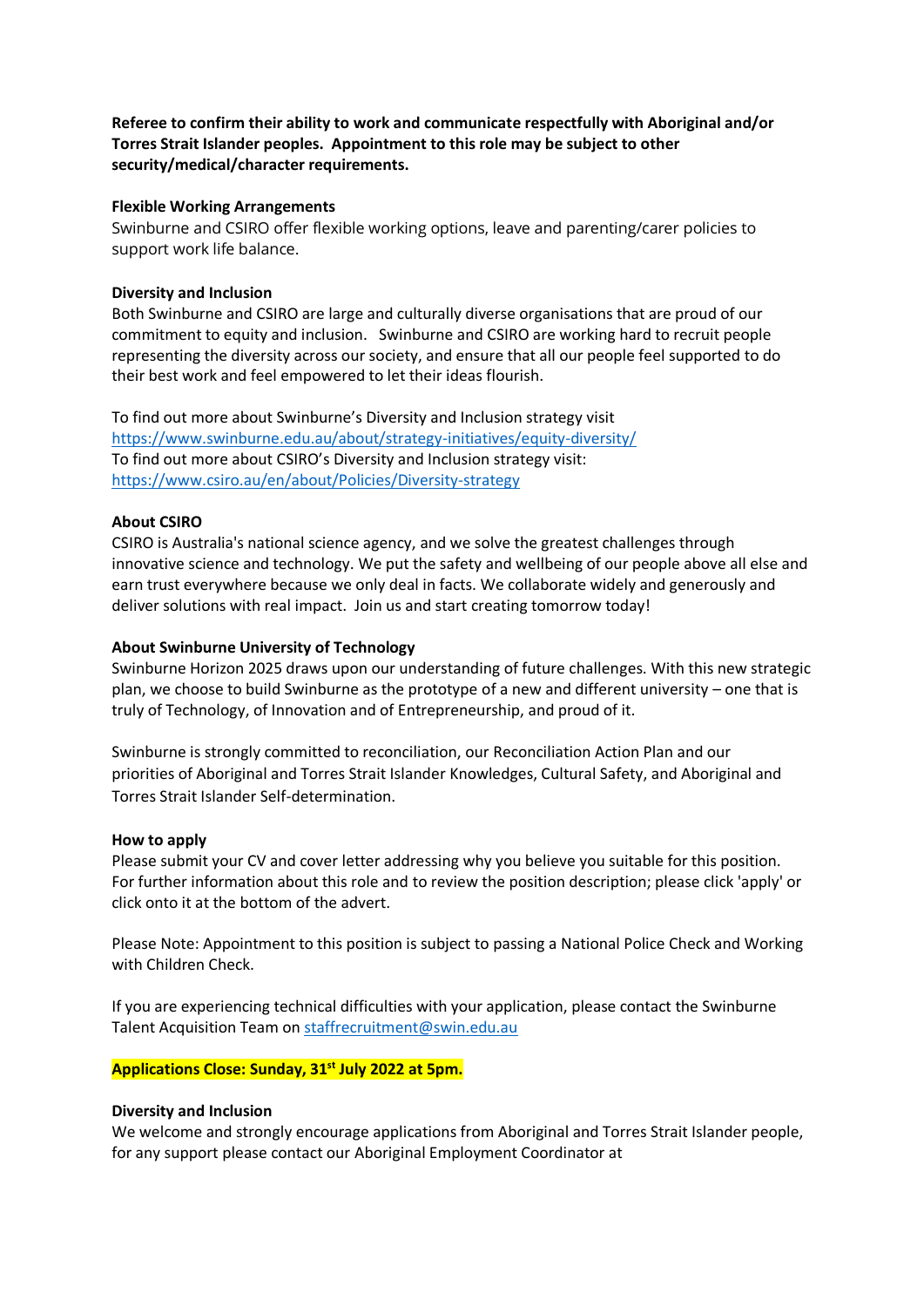[DeadlyCareers@swin.edu.au](mailto:DeadlyCareers@swin.edu.au) or for more information on our Indigenous and reconciliation strategies please follow the link to our RAP [Reconciliation Action Plan](https://www.swinburne.edu.au/about/strategy-initiatives/moondani-toombadool-centre/reconciliation-action-plan/)

<http://www.swinburne.edu.au/about/our-university/indigenous-matters/reconciliation-action-plan/>

To find out more about CSIRO's Indigenous engagement strategy visit: <https://www.csiro.au/en/about/Indigenous-engagement>

# **Assistance and Support**

Swinburne University is committed to making the recruitment process fair and equitable for all our candidates. If you have specific accessibility or support requirements please contact **Maree Norden**, Diversity & Inclusion Manager at [inclusion@swin.edu.au](mailto:inclusion@swin.edu.au)

# **Vaccination Requirements**

*Orders from Victoria's Minister for Health require all Swinburne workers to be fully vaccinated against COVID-19, unless they are an Excepted Person as defined by the Pandemic COVID-19 Mandatory Vaccination (Specified Workers) 2021 Order (No. 1). All applicants must therefore be able to comply with this requirement.*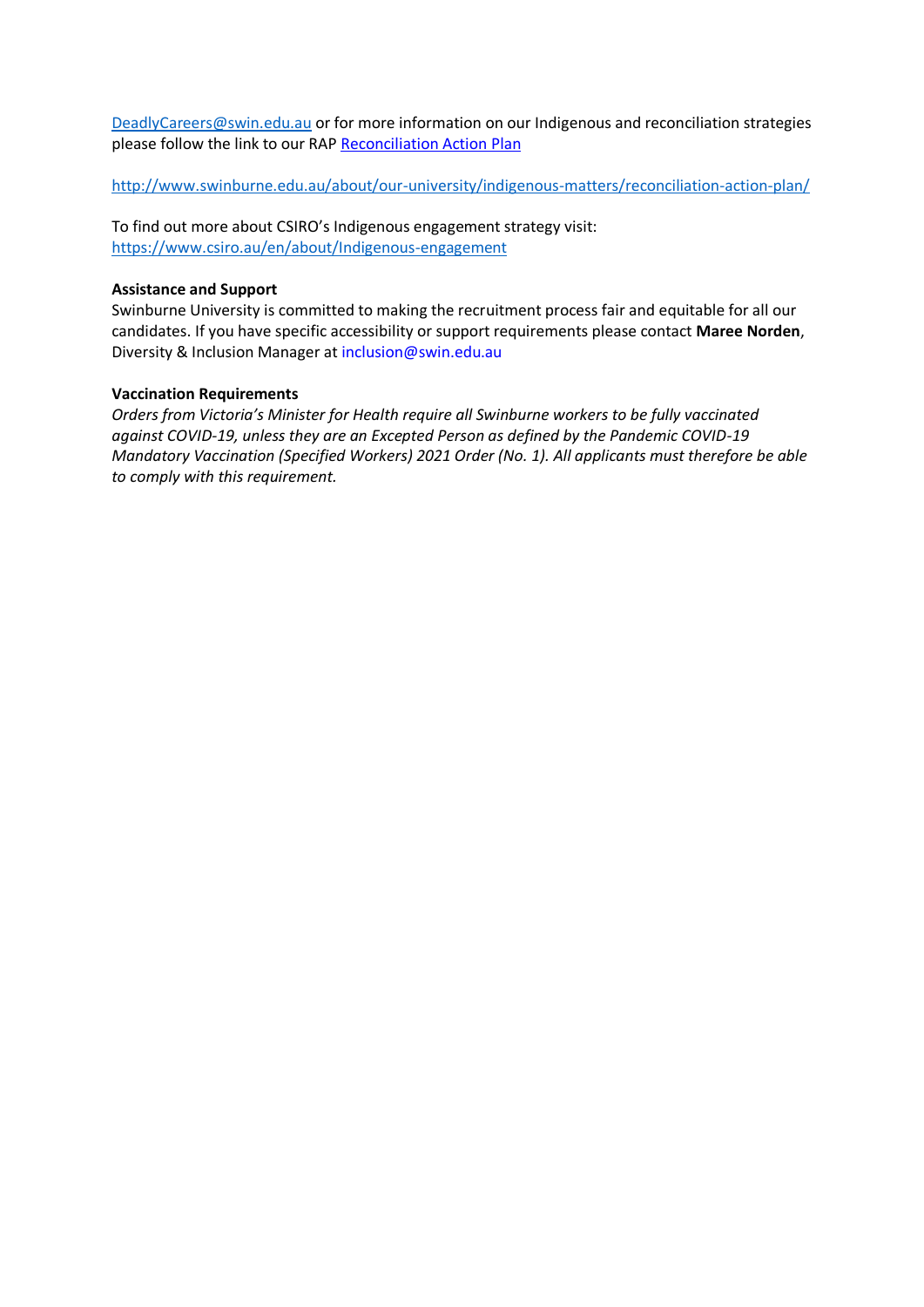# Senior Lecturer, Indigenous Education

- School of Social Sciences, Media, Film and Education (SoSSMFE)
- Full time, ongoing position at our Hawthorn campus
- Academic Level C plus 17% super

# **About the Role**

As the Senior Lecturer in Indigenous Education you will be acknowledged as an emerging leader within your field developing a strong reputation for innovation, high quality teaching and research excellence. You will play a critical role in the overall student experience, teaching quality, and development of graduate outcomes. You will represent the discipline in the best interests of students, staff and the University and actively engage internally and externally to ensure the best possible outcomes.

Reporting to the Chair of the Department of Education, it is expected you will carry out appropriate activities to maintain and develop your scholarly, research and professional expertise in order to contribute to the education of the next generation of education practitioners, and to the advancement of knowledge in rapidly evolving social, cultural and technological fields.

This is an opportunity to work in an interdisciplinary environment and you will naturally be capable of making significant internal and external links with other academic disciplines, professional organisations, industry and government, utilising a demonstrable track record to gain competitive research income, produce high quality research outcomes and conduct research in multi-disciplinary teams.

Part of the expectations of academic staff may involve assuming roles for defined periods that offer the opportunity to demonstrate leadership and service outputs necessary for career progression and development.

# **About You**

# **To be suitable for this role you will need to have experience in the below key accountabilities:**

- Demonstrated ability to develop and manage curriculum, and high-quality teaching in teacher education with outstanding graduate outcomes
- An emerging track record of high-quality research, as evidenced by publications and nontraditional research outcomes.
- An emerging track record in attracting external research income through competitive grants and/or industry collaboration.
- Demonstrated experiences working with Indigenous peoples in an educational setting

# **Qualifications**

- An earned doctoral qualification in Education or associated field.
- Teacher registration

# **About Swinburne University of Technology**

Swinburne Horizon 2025 draws upon our understanding of future challenges. With this new strategic plan, we choose to build Swinburne as the prototype of a new and different university – one that is truly of Technology, of Innovation and of Entrepreneurship, and proud of it. We are committed to a differentiated university proposition in education and research, so that:

• Every Swinburne learner gets a work experience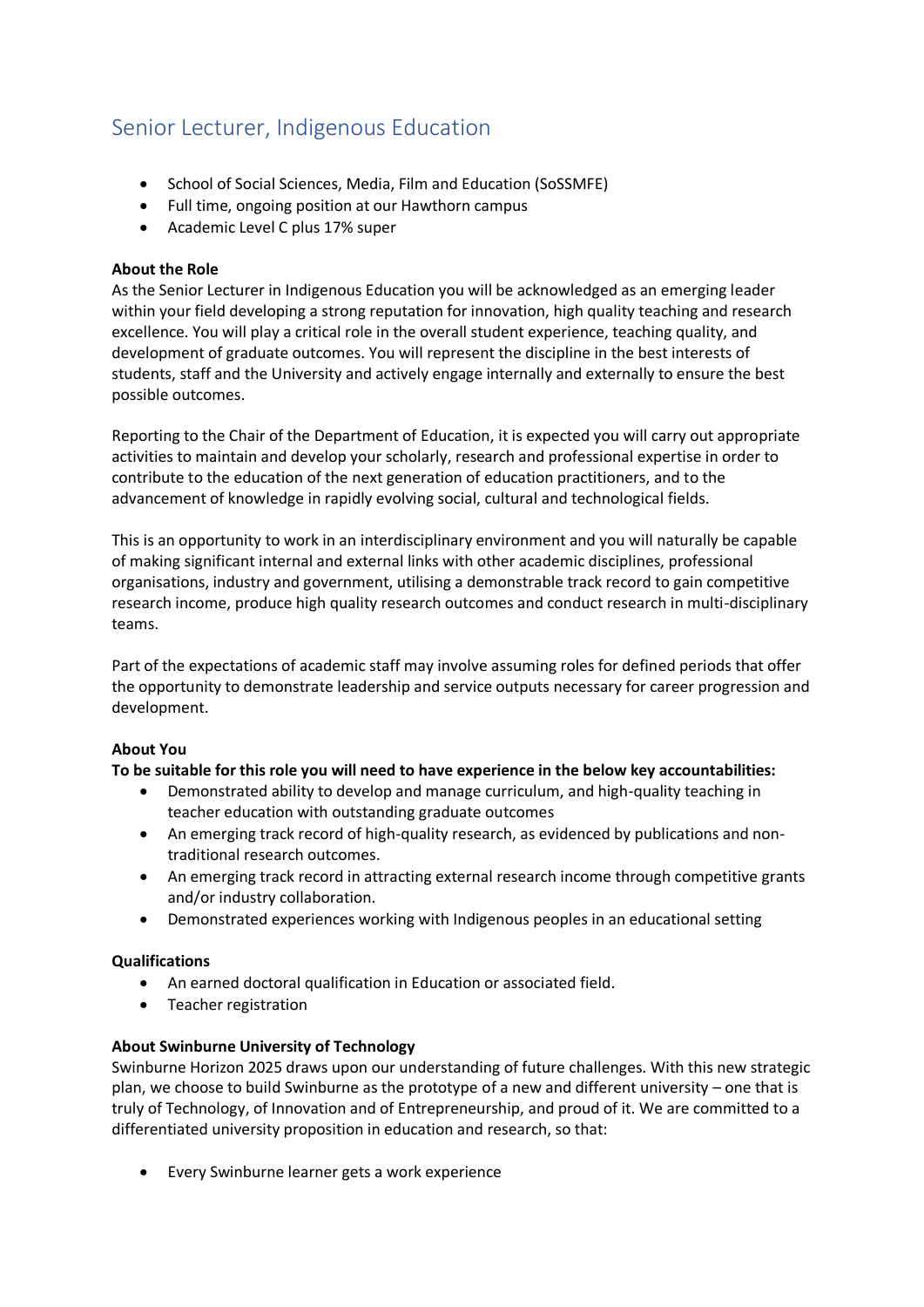- Every Swinburne graduate gets a job
- Every Swinburne partner gets a tech solution
- Swinburne is the prototype of global best practice

The achievement of our 2025 moon shots depends on our capacity to work collectively, always, as One Swinburne.

# **To Apply**

Please submit your CV and cover letter addressing why you believe you are suitable for this position.

For further information about this role and to review the position description; please click 'apply' or click onto it at the bottom of the advert.

Please Note: Appointment to this position is subject to passing a Working with Children Check.

If you are experiencing technical difficulties with your application, please contact the Swinburne Talent Acquisition Team on [staffrecruitment@swin.edu.au](mailto:staffrecruitment@swin.edu.au)

# **Applications Close: Tuesday, 5th July 2022 at 5pm.**

#### **Diversity and Inclusion**

Swinburne is a large and culturally diverse organisation and we are proud of our commitment to equity and inclusion through key initiatives. For further information on all our initiatives visit our equity and diversity website

We welcome and encourage applicants from diverse backgrounds to apply.

# **Assistance and Support**

We are committed to making the recruitment process fair and equitable for all our candidates. If you have specific accessibility or support requirements please contact **Maree Norden**, Diversity & Inclusion Manager a[t inclusion@swin.edu.au](mailto:inclusion@swin.edu.au)

For support or queries related to Aboriginal and Torres Strait Islander employment, please contact [DeadlyCareers@swin.edu.au](mailto:DeadlyCareers@swin.edu.au)

Swinburne offers flexible working options, leave and parenting/carer policies to support work life balance.

#### **Vaccination Requirements**

*Orders from Victoria's Minister for Health require all Swinburne workers to be fully vaccinated against COVID-19, unless they are an Excepted Person as defined by the Pandemic COVID-19 Mandatory Vaccination (Specified Workers) 2021 Order (No. 1). All applicants must therefore be able to comply with this requirement.*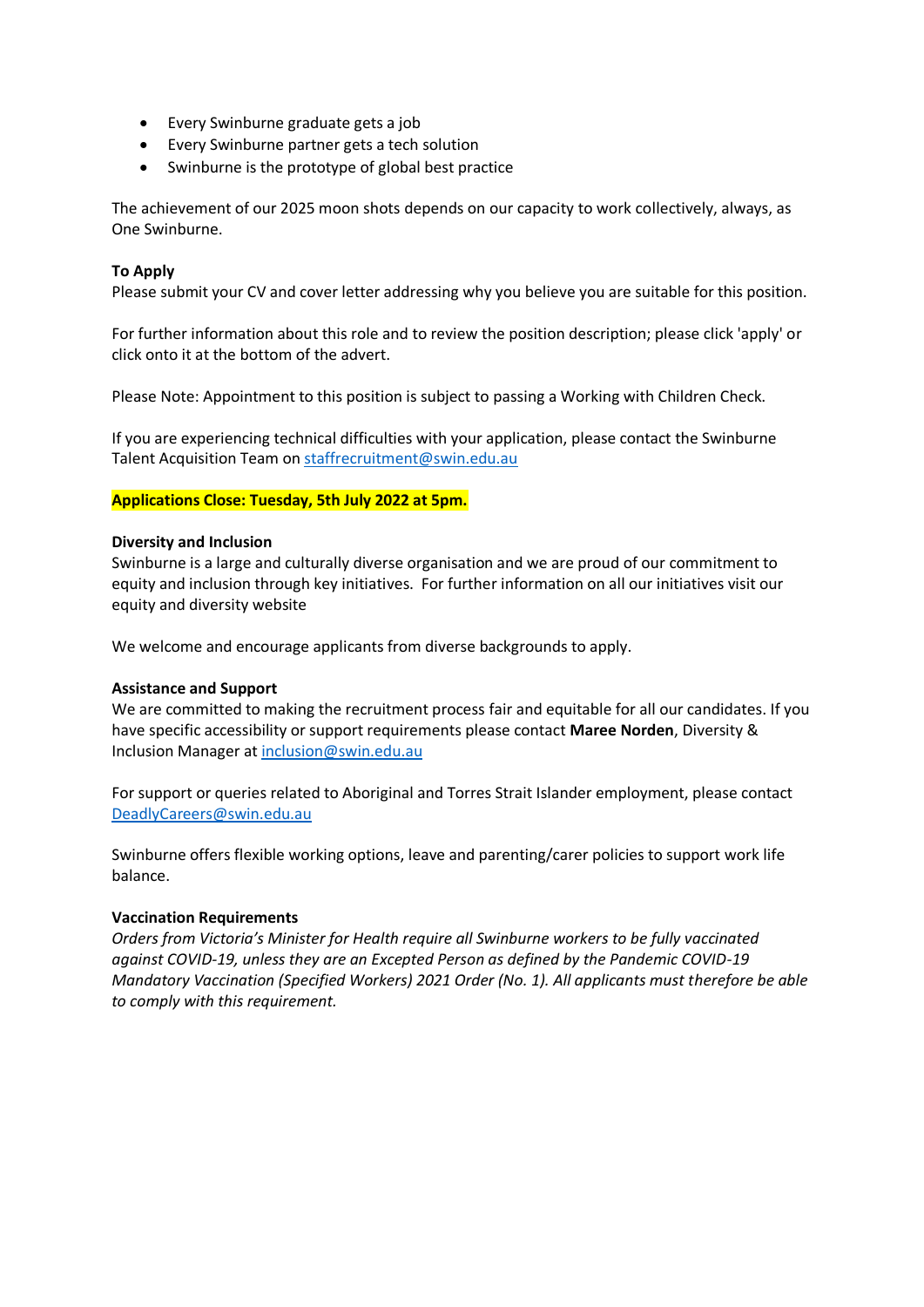# Indigenous PhD Scholarship

- Based at the National Centre for Reconciliation Practice
- Contribute to a reconciliation based project
- \$45,000 p.a. for up to 3.5 years (full-time, fixed term)

# **About the National Centre**

Over the past five years, Swinburne has provided national academic and industry leadership with Reconciliation Action Plans (RAPs) and reconciliation. We were the first university to have our RAP (2017-19) recognised by Reconciliation Australia as an Elevate RAP. Our key national commitment in our current RAP (2020-23, also an Elevate) is to further develop our national leadership by creating the National Centre for Reconciliation Practice. The National Centre, to be launched in early 2022 and to be led by Professor Andrew Gunstone, will develop national community, industry and academic understandings on a wide range of significant reconciliation areas, and will strongly contribute to national systemic change in reconciliation.

# **About the Scholarship**

The National Centre is looking for a PhD candidate who will work on a specific project on the Australian reconciliation movement. We are flexible about the discipline the project is based in. Possible disciplines include Indigenous studies, history, public policy, politics, education and psychology. The candidate will be closely integrated with key industry partners, including Reconciliation Australia.

# **Key Responsibilities**

- Undertake a detailed review of the literature in the field and develop an understanding of the existing literature and opportunities for new research activities
- Develop a research plan in collaboration with the supervisory team
- Data collection
- Work independently to undertake research activities
- Prepare written and oral research reports throughout the program to explain your research activities and outcomes
- Prepare and submit publications from your research activities to peer reviewed journals and conferences
- Prepare and submit milestone reports and thesis to meet the requirements of the University's HDR Training Policy
- Work within a wider multidisciplinary research team that will include end users and industry and researchers and collaborators from across the University
- Be prepared to participate in group development and research activities and contribute to other projects within the team where it is deemed appropriate by the supervisor

# **To be eligible for this scholarship you need to have:**

- Analytical thinking, data analysis and critical problem-solving skills
- Excellent time management skills and ability to work independently
- Ability to work as part of a multi-disciplinary research team
- Evidence of good oral and written communication skills
- Applicants with publications will be highly regarded
- Must meet Swinburne's entry requirements for the Doctor of Philosophy